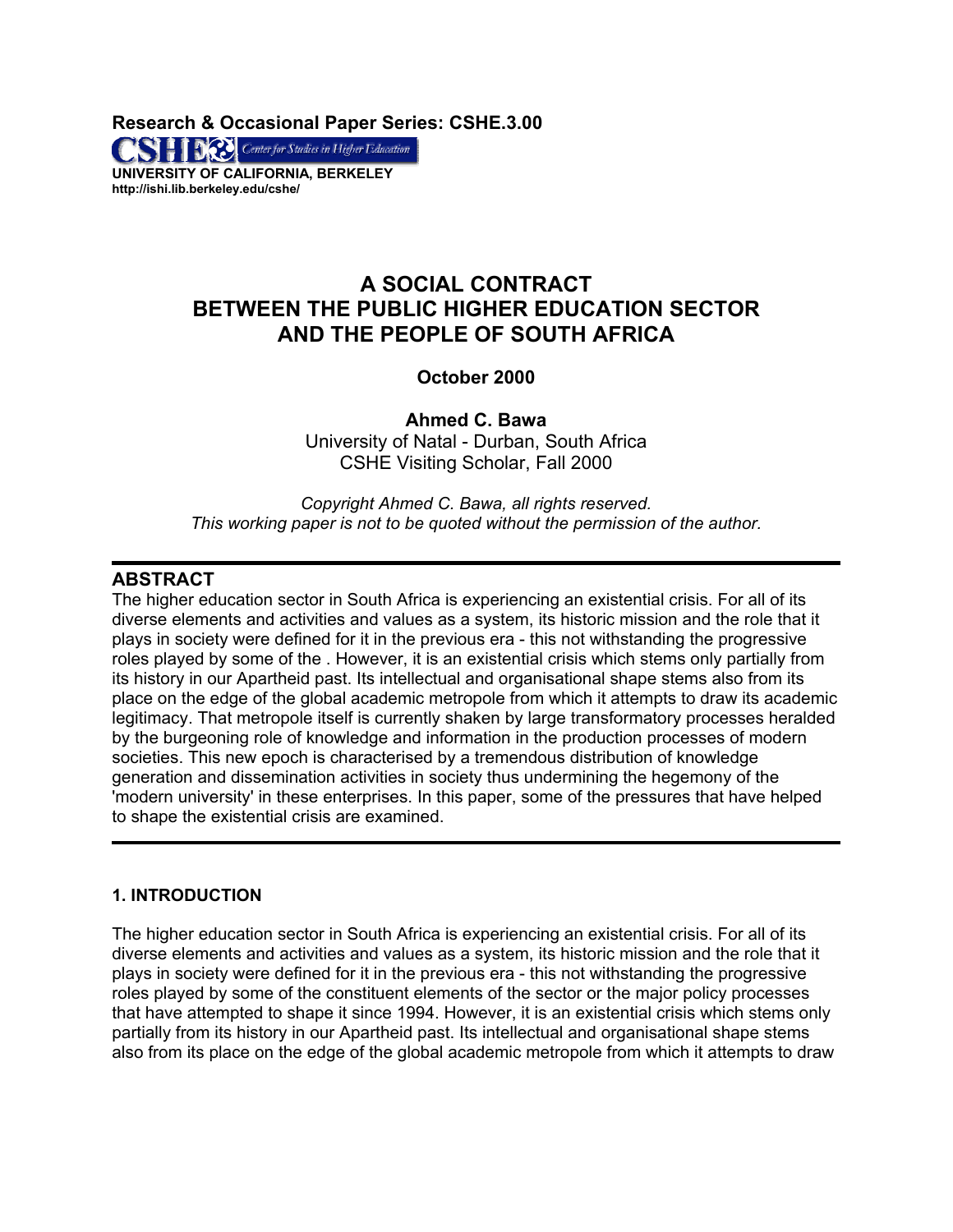its academic legitimacy. That metropole itself is currently shaken by large transformatory processes heralded by the burgeoning role of knowledge and information in the production processes of modern societies (see for example, Castells 1993, Dudenstadt 1999 and Tierney 1998 and Muller 2000). This new epoch is characterised by a tremendous distribution of knowledge generation and dissemination activities in society thus undermining the hegemony of the 'modern university' in these enterprises (Gibbons, *et al*., 1994).

In this paper, some of the pressures that have helped to shape the existential crisis are examined. It is observed that while there have been substantial and significant policy processes instituted by the government, which have direct and indirect impact on the sector, that the sector itself has not shaped a common vision for itself, a common set of understandings about its role in society. It is argued that this is fundamentally problematic, since those governmental policy processes are - correctly - shaped in and driven by the immediacy of the concerns of that government. This paper argues further that the higher education sector should engage in a process which leads to the development and adoption of a *social contract* between itself and the people of South Africa as it engages with the local and global challenges that face it. In this paper, all the institutions in the higher education sector are referred to as universities.

# **2. CAUSES OF THE CRISIS**

The history of the higher education sector is shared by many other social institutions and like others it experiences conceptual, financial, managerial and organisational difficulties which damage its excellence, effectiveness and efficiency. This is at a time when the nation most needs a vibrant higher education system to enhance and deepen its democracy, to establish itself as a modern industrialising society and to satisfy the immediate and long-term knowledge and intellectual needs of its people. There are many reasons for this situation, some arising from the failure of universities to transcend the medieval traditional underpinnings of the prototype universities of the last century, and others from political and social factors - some of which are largely out of the control of universities and others which are internally generated and determined. Cloete and Bunting (2000) and Gultig (2000), among others, have surveyed the progress of the sector in the post-1994 policy period and have commented on the elements of this crisis and their impact on the changing nature of the sector.

Central to the condition of the higher education sector is its failure to grapple progressively with its lack of political and social legitimacy - a condition that it shares with higher education in some other developing nations. In South Africa, this lack of legitimacy has multifaceted causes. As has been mentioned previously, the higher education sector was deeply but differentially rooted in our past which has left deep imprints on the intellectual and organisational fabrics of each of the institutions. Perhaps most important, the sector suffers from its inability to speak to the needs of ordinary South Africans for whom it was largely detached. The most recent indication of this slide in legitimacy and confidence in higher education is encapsulated in the comments of the Minister of Education in the report of the Council on Higher Education's size and shape report (CHE 2000). In more concrete terms, this is also demonstrated by the approach taken by the government on the HIV/Aids causality issue - not the fact that the government has chosen to question the orthodox scientific view on this matter but rather that it did not call on the local scientific community to advise it on the matter - either the well-established capacity in the universities or through the National Advisory Council on Innovation.

The burgeoning private higher education sector, even though there are serious questions regarding the quality and the nature of the education it offers, is central to the national goals of the massification of higher education. It is estimated that there are now more students registered in this system than there are in the public sector and, this growth places new challenges at the door of the latter. The private sector offers learning programmes which are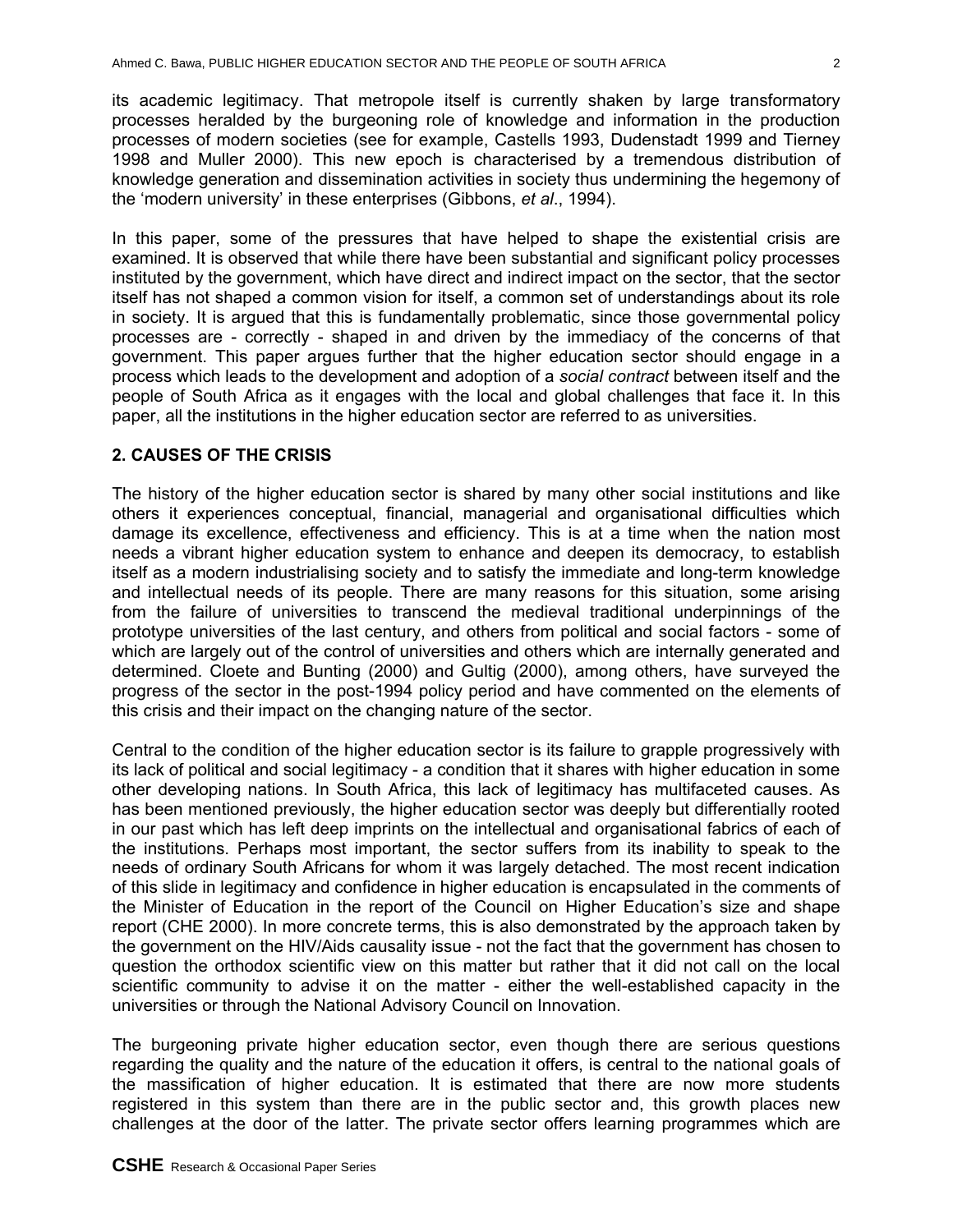highly lucrative - that is, these are programmes with a low per capita cost and with high enrolments. However, these programmes are just as important for public higher education institutions as a means for them to cross-subsidise the mounting of expensive programmes in areas which attract few students but which are central to the mission of any higher education system. This cross-subsidisation extends to the performance of high-level basic research and community development and to provide for various activities which contribute to holistic student development.

Manuel Castells has described, in his *The Rise of the Network Society* (Castells, 1996)*,* the fundamental and far-reaching changes in society that have been spawned by the rapid and explosive developments in the technologies of communication, information processing and information storage and retrieval. On the basis of the technological revolution, one of the drivers of this social transformation has been the heightened commodification of knowledge and the rapidity of its infusion into the innovation of new products. This, together with the heightened diffusion of knowledge activities into the private sector, has enormous implications for the role of higher education. In this new milieu our universities are expected to perform the traditional functions of the 'medieval' institutions of higher learning by building the intellectual and cultural scaffolding of societies through the generation of scholars of the arts and sciences and the provision of broad educational experiences for its students; the functions of modern universities through the production of professionals of various kinds and the rigorous generation of new knowledge through the processes of the scientific method; and finally to engage in what may best be termed entrepreneurial activities - activities which are designed for more instrumentalist objectives.

South African universities have the additional challenge to face up to the competition of international institutions. On the one hand it is the challenge to be able to compete for student registrations - both South African and international - since a host of international institutions are now operating here. On the other hand it is the ability to compete for the performance of research and development projects which are more and more globalized. These are both threats and opportunities.

Our history has produced a system of grossly undifferentiated institutions which makes the system more expensive and inefficient than it has to be. Each of our institutions sees itself as a research university - and this has been exacerbated by the outcomes of the policy process since 1994. Each one is expected to - and sees itself - as having to engage in intensive education development activities to provide the best opportunity for the success of students who are academically under prepared having been severely failed by the school system. And in more recent times each one of our institutions attempts to act as the innovation powerhouse of our technological transformation and hence our global competitiveness as a nation. Even the largest economies in the world cannot sustain such a lack of differentiation.

The financial crisis of the sector has been much in the headlines over the last five years, being represented in the media mainly in the form of student demonstrations or through the reports of high level investigations of alleged gross mismanagement. The impact of the financial constraints on most institutions in the sector has resulted in large, controversial outsourcing exercises, the deliberate and planned downsizing of certain academic and support divisions either through forced or voluntary retrenchments or through voluntary early retirements, and other cost-saving activities. The crisis is due only partly to the failure of the sector to attract greater public and private funding. Government funding of higher education, through the student subsidy system, has been documented (see Cloete and Bunting 2000). While the student subsidy levels have remained steady over the last four or five years - taking into account inflation - this component forms, on average, about 50% of the income of universities. Hence the challenge for these institutions is to ensure that their income from student fees and other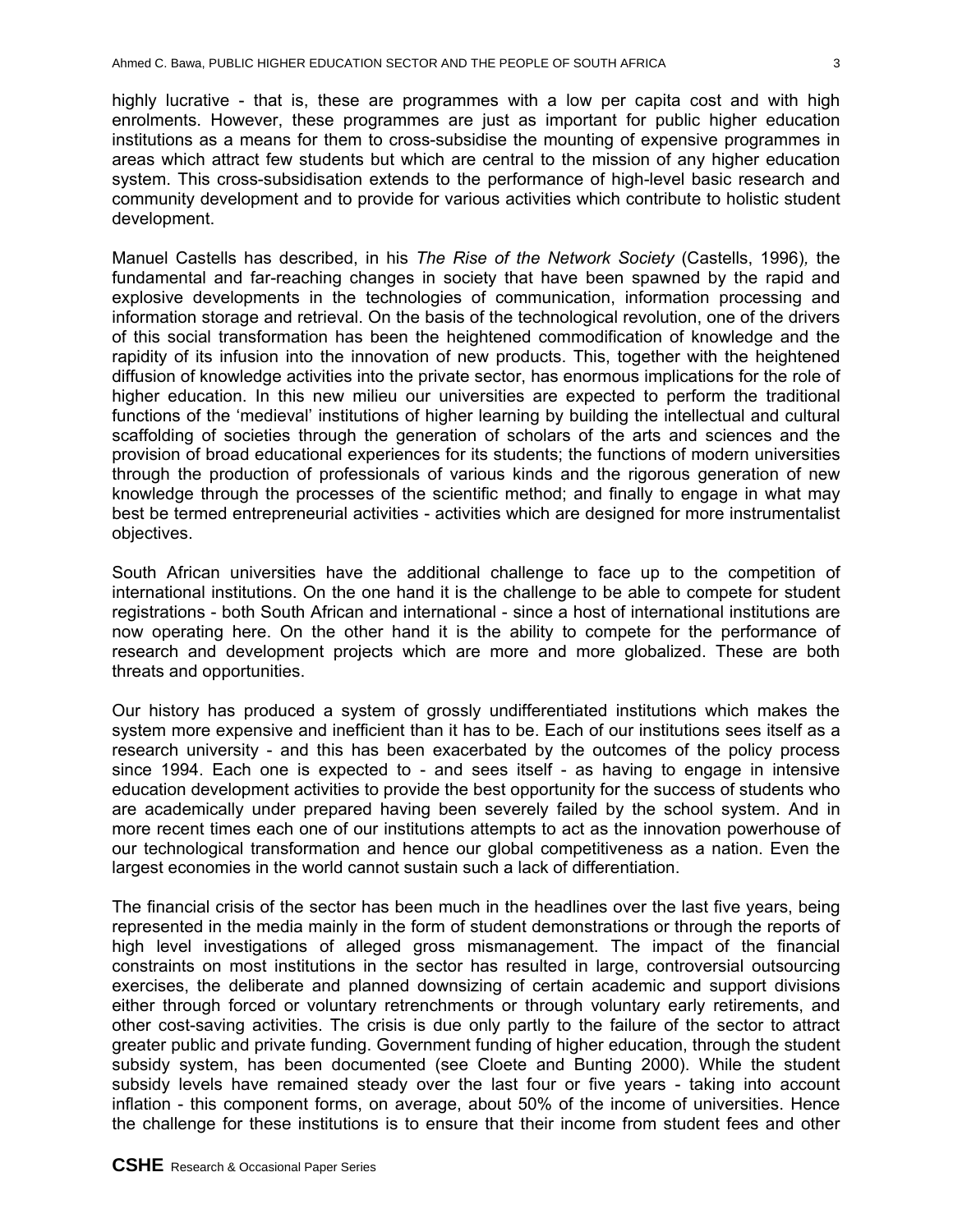sources is properly secured. Some of the crisis is due to structural problems within the sector. Much of the crisis is due to mismanagement of institutions.

The inability of the sector to replace and replenish its teaching and research equipment stock (NRF 2000) and library holdings will have a serious negative impact on the effectiveness and competitiveness of the sector. The liberal arts and sciences are under the constant threat of downsizing and cuts and this will intensify as institutions are forced to operate along more business lines. This will have significant, and as yet un-intellectualised, consequences for the university as an institutional form. The actions adopted by the managements of universities and technikons to bring the institutional budgets under control, which have often been regarded as high-handed and anti-academic, has resulted in poor staff and student morale. Some institutions have retained their shape and size through this difficult period. Others have not.

A further, and predictable, result of the difficult financial constraints being faced by the universities and technikons is the increased competition between the institutions in the sector. This unleashes an unsatisfactory dynamic for the development of partnerships and mergers combinations between them. The level of co-operation between and among South African institutions are at unacceptably low levels, despite large amounts of money being spent on cooperation projects of various kinds. The deeply-divided leadership cohort of these institutions and its inability to overcome its divided condition exacerbates the situation.

# **3. POLICY PROCESSES AND THEIR INFLUENCE**

These crisis-generating issues were known in 1994 and the new government pro-actively instituted a set of policy processes that were to provide the engine for the transformation of the sector. There were three influential areas of policy development undertaken by various government departments. The first of these is the work of the National Commission on Higher Education (NCHE) which unleashed a very substantial and detailed discussion about the role of higher education in society. The report that emerged identified a large set of priorities for the sector: the development of a properly articulated unified system, the establishment of a programmatic approach to the learning activities of the sector, the massification of higher learning, the meeting of redress and equity targets, the alignment of the activities of the sector with the broad development agendas of the government, the need for effectiveness and efficiency measures, the democratisation of the governance structures of the constituent institutions, *etc*. (The NCHE Report, 1996). These principles were translated into a white paper (Department of Education, 1997) and this has been followed by other policy documents and the CHE project on the size and shape of the system. This report (CHE 2000) has been submitted to the Minister and the process now rests with the Department of Education and Training.

Secondly, a policy initiative led by the Department of Labour resulted in the legislation of the extremely influential National Qualifications Framework. This piece of legislation provides a common framework for the registration and organisation of qualifications offered in all the sectors of the education system in South Africa, both formal and informal. It has already been deeply influential and has produced a set of outcomes which, for the higher education sector, has been highly controversial (See for example Jansen, 1998).

The third policy development process that has influenced the debates and discussions in the internal strategic processes is that undertaken by the Department of Arts, Culture, Science and Technology which led to the development of the green and white papers on science and technology. (DACST, 1995, 1996). Parts of these papers have been enacted and resulted in the establishment of the National System of Innovation, the National Research Foundation and a host of other outcomes which have a direct bearing on the teaching and research activities of the sector. For the higher education research system the important outcome is that it is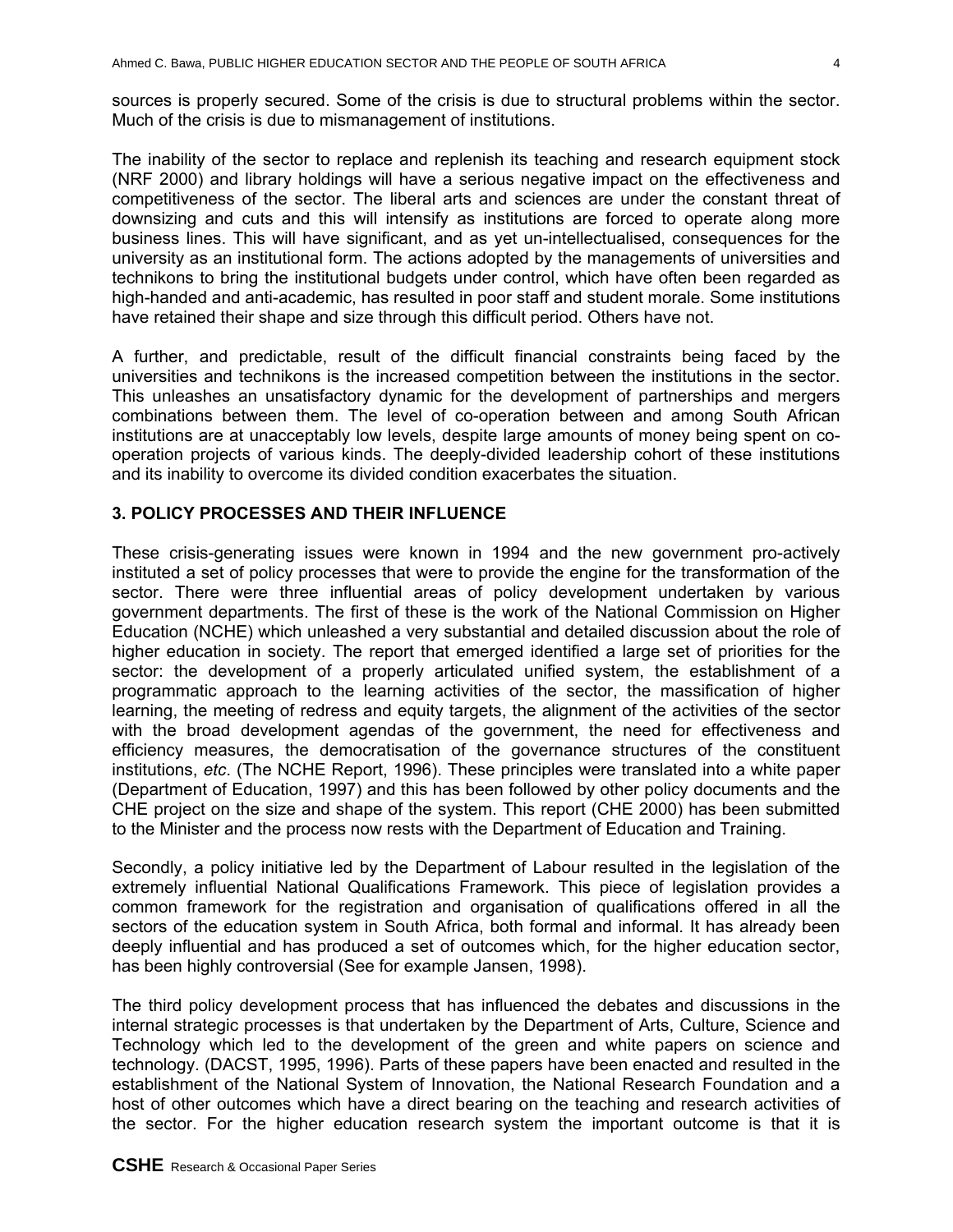recognised to be fully located within the National System of Innovation. This is a shaping constraint.

As may be expected, the response of the institutions to these policy processes was to engage in internal strategic planning initiatives. However, these internal exercises have been distorted by the deep and widespread uncertainty that has resulted from the lack of a coherent national implementation framework. Further, as may be expected, institutions looked at these policies with tinted glasses, acting vigorously on those aspects of the new policies which suited them and largely ignoring others which they regarded as threatening. And where national implementation frameworks have been instituted, these have been poorly conceptualised. As Cloete and Bunting (2000) indicate, the internal responses have indeed been varied. Some have been inward-looking, aimed at developing internal academic and intellectual coherence. Others have been outward-looking and assessing the opportunities and threats of the current and the future contexts and then developing structures and programmes (both research and learning) to meet these challenges. And some have done both concurrently. And some have done nothing.

Other public organisations that operate in the knowledge terrain, either as funding agencies such as the National Research Foundation and the Water Research Commission, or as performing knowledge organisations, such as the Council for Scientific and Industrial Research and the Human Sciences Research Council, have very actively engaged in similar restructuring activities. As in the case of the universities the primary objective of these exercises has been to assess the 'place' of these organisations in the new context in which they find themselves - both in terms of the national dynamics and the pressures of the global challenges. A similar set of activities have been carried out by private sector knowledge organisations such as the Sugar Millers' Research Institute and the Institute for Commercial Forestry Research, both of which have a relationship with the University of Natal but are fully funded by their parent industries.

Although university personnel - either in their capacity as experts or as representatives of the sector - were involved in each of these processes, the higher education sector itself has not produced any coherent plan which details what it sees as its role in our developing context. It has neither defended nor argued for its autonomy or for academic freedom, which are nominally entrenched in the Act (Department of Education, 1997). It has not concentrated any serious effort to understand what it has to offer the people of South Africa. This is not a simple matter. Scott (1984) argues that these modern universities can no longer speak a common academic 'language' because of the disciplinary balkanisation of these institutions and as we have pointed out, in the South African context this is overlaid and complicated by deep-seated institutional fragmentation and numerous crises that damage the coherence of individual institutions.

The role of the state in such a process is, without question, very important. The state has to ensure that the high level of public expenditure on higher education is to the benefit of the nation, that it is being spent in the most effective way, that the interests of all sectors of the population are taken into account. This does not mean that the state has to define the role of the higher education sector as indeed Education White Paper 3 does (Department of Education, 1997).

# **4. A SOCIAL CONTRACT**

In view of all of the above it is not surprising that the higher education sector in South Africa is in a state of existential crisis, this notwithstanding the national and international recognition of a few of our institutions. The aforementioned lack of political and social legitimacy has forced a defensive mode within the layer of university-based intellectuals. It has failed to have an independent voice in the unfolding of this young democracy. It has been fairly marginal (and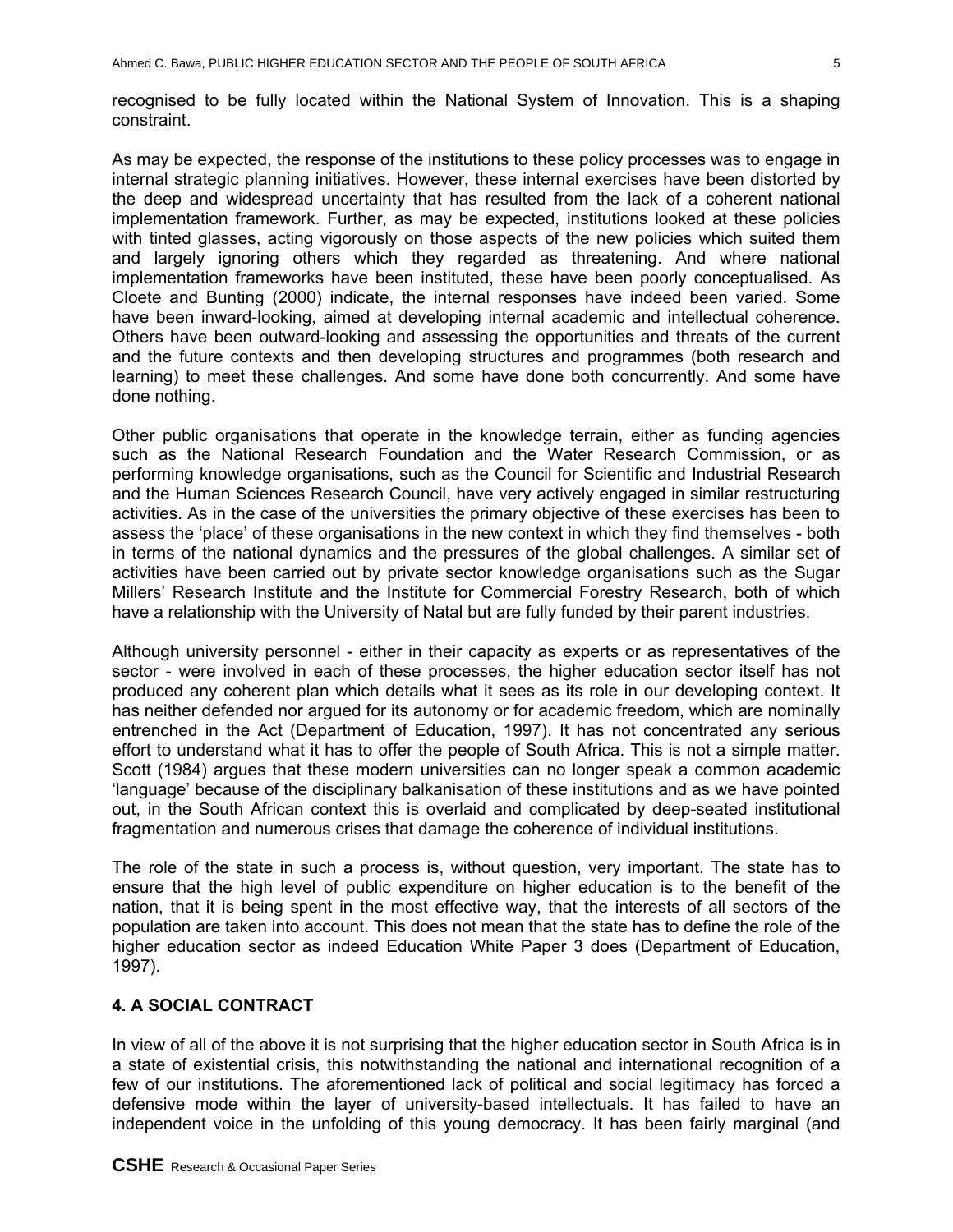marginalised) in the public debates on the national development strategies. It has promoted a placid acceptance of the rapid deployment of bureaucratic management systems - a trend embodied no where more clearly than in the rolling-out of a very mechanistic South African Qualifications Authority. Generally this defensiveness has made the sector reactive to the numerous difficult and potentially damaging pressures being brought to bear on it. It is in this context that an argument is made for the public higher education sector - as a whole - to develop a contract between itself and the nation, in all of its social forms and formations. It is an approach which may lead to a form of *social contract* between the sector and its social, political and economic interfaces. There are several reasons for this argument.

Firstly, as has already been indicated, higher education is in a state of flux internationally. Even the most established systems revisiting their *raison d'etre*. This is a process that will be led and shaped and managed by the higher education systems themselves since there are issues of such import that they have the potential to reshape the dominant paradigm of the modern university. The establishment of the modern university as a paradigm which occurred in the first quarter of the  $20<sup>th</sup>$  century followed on a different set of forces that shaped the social and economic milieu of that time (Scott, 1994). The dominant characteristics of the modern university and some of the underpinning ideas of the earlier forms of higher education have persisted and they will no doubt feed into shaping the university of the  $21<sup>st</sup>$  century. The South African system must, of course, be a part of this international process and it will have to overlay this with the challenges of our own development. These local and global poles will have to be treated coherently.

Secondly, none of the recommendations that has emerged through the various policy development exercises are owned by the higher education sector - even though the sector might have participated in their formulation and shaping. This ownership is crucial since it provides a beacon for the sector to unite around in its attempts to serve the nation. In addition, it will enhance the sector's capacity to participate as full partners in the global debates.

Thirdly, the sector itself is deeply fragmented and fractious. It seriously requires a platform from which to draw common-nesses, a platform which is raised above the fractiousness. Perhaps this will be facilitated by an adoption of a view to the *Clock of the Long Now* (Brand, 1999) on the one hand and the profound urgencies of the South African condition on the other. It will (or should) have much to say about its role in the development of a national intellectual culture and how this happens not only in the proverbial ivory towers but also in the townships, on the factory floors and deep rural areas of this country. Such a process must also reflect on, argue for - and win mass support for - the autonomy of the sector and of the principle of academic freedom so as to be able to engage in unencumbered dynamic knowledge generation, which may allow it to produce new solutions to outstanding questions and new knowledge for solutions of problems which do not exist yet.

Fourthly, such an approach must stand alongside the policy development processes that have already been engaged in and which have produced much in the way of valuable and farreaching ideas. It will augment the outcome of those processes and help to raise issues of discord and dissonance which would have to be intellectualised and worked through. What would the basic elements of such a social contract be?

# 4.1 Building the Intellectual Foundations of our Society

Undergraduate education has the vital role of building the foundation for the development of a broad-based indigenous intellectual culture, steeped in a critical democratic ethos. It is a function which, with the state, the higher education sector must maximally and actively widen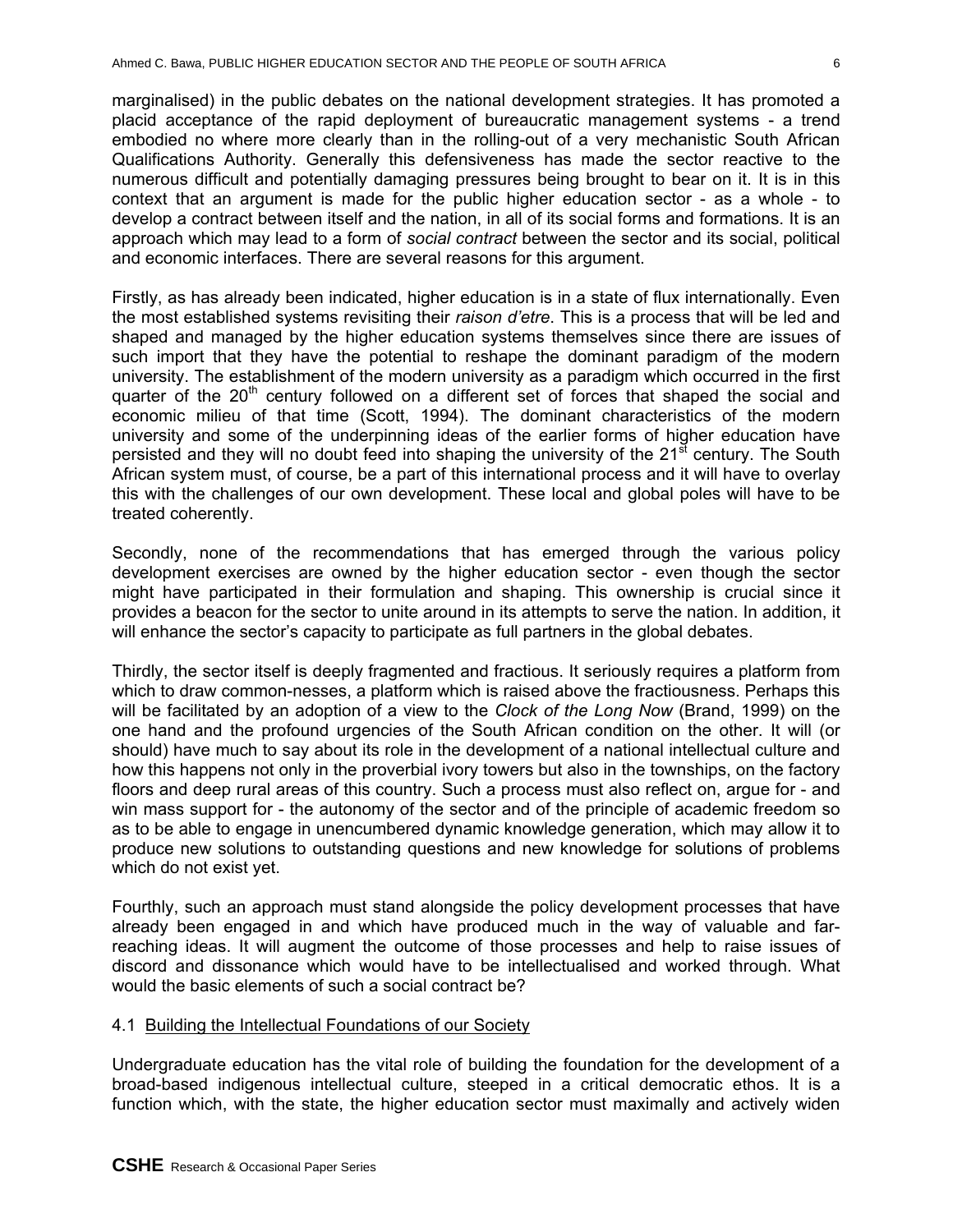access to and massify. It must therefore ensure that it is delivered in the most cost effective ways.

However, undergraduate education - both in the liberal arts and sciences and in professional studies - also provides this developing nation with the core of its high-level human resources and increasingly so, as we head inexorably into the globalized knowledge society. There are four aspects to this. The first is the extent of participation in higher education of the 18-24 year age cohort. The report of the recent CHE size and shape exercise (CHE, 2000) indicates that the participation rate of the 20-24 year age group should reach 20% over the next 10 to 15 years. The social contract could, for example, contain a statement to the effect that the sector will gear itself to educate the 20-24 year age group to this minimum extent - irrespective of the performance of the primary and secondary schooling systems. This will require the state's commitment to provide the required student subsidy and financial aid for this participation rate.

The second issue to address is the enormous race imbalance in the student participation cohorts. And the contract may deal with this issue. For instance, it might say that every student who qualifies in the matriculation examination in the top 20% of her/his school's participating group will be admitted into the sector. The challenge facing the sector with regard to gender imbalances in the student intake, which exhibit themselves in terms of career choices, has also to be built into such a contract.

The partner-statement in the contract to this last one must be on education development, a statement which lays out the provision by the sector of holistic support systems for students who are under-prepared by the school system for participation in higher education.

With the state, the higher education sector must determine what the high level human resource needs of the nation are. Much analysis still needs to be done on this matter. For instance, there isn't yet a clear understanding of how many medical places there should be for South African nationals in our system. And should we double the number of engineering places over the next five years, say. The social contract would commit the higher education sector to working with the relevant government departments and industry in determining the shape of the system.

The contract would have to carry a statement which sets out what the purposes of undergraduate education are and how the quality, effectiveness and efficiency of the delivery will be developed, measured and assured.

#### 4.2 Graduate Education

Graduate education is inextricably linked to the performance of research which is the heart of the modern university. It is here that the sector reproduces itself and is measured against other national systems of higher education. It is through this core activity that universities most influence the generation of new ideas and their infusion into society. Very often the intellectual and technical skills that are required for the transfer of knowledge and technology into 'real life' situations require the long drawn out learning that occurs in graduate education. This is an international phenomenon and it is at this level of activity that most synergistic relationships are built between institutions in our country and other international ones.

The contract would have to spell out the conditions under which the education of graduate students might flourish and again indicate the way in which this activity will be measured and its quality developed and assured.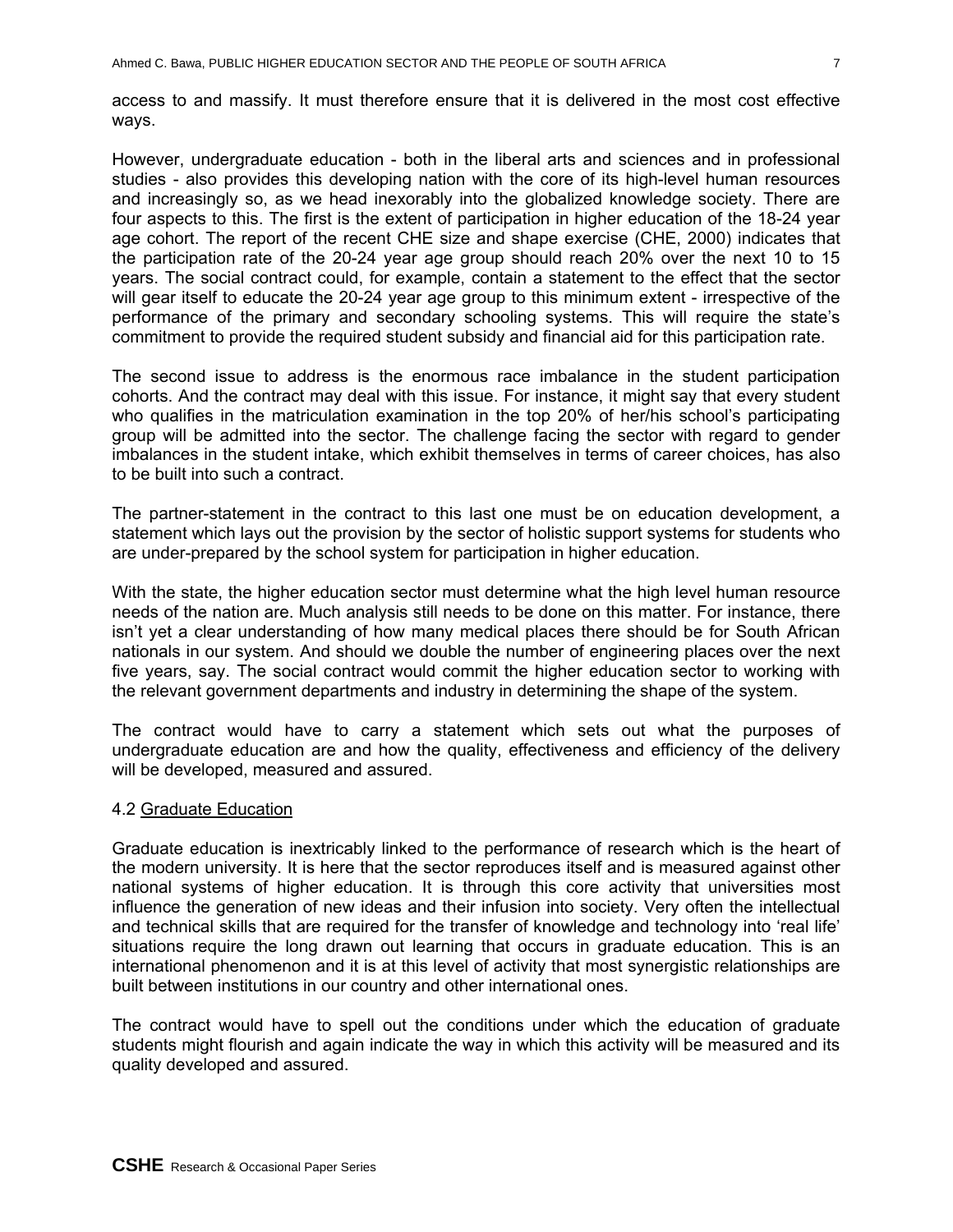As in the case of undergraduate studies, it will be necessary for the higher education sector to understand with the relevant governmental and civil society roleplayers which areas of academic endeavour are most needed for our national development priorities.

### 4.3 Research

As was mentioned earlier, the distinctive feature of the modern university is the fact that it is characterised by its core mission, the generation of new knowledge. The cause of undergraduate education was not diminished in this shift but rather it became to be seen as one of the core activities of the university rather than as the main one. Both, the science and technology policy process led by the Department of Arts, Culture, Science and Technology and the National Commission on Higher Education, led to an extremely intense and fruitful debate on the nature of South Africa's research system - comprising the higher education system, the science councils, private sector laboratories and government laboratories - and how it should be constituted in the post-1994 period. The key issues to come to grips with have to do with improving the national capacity to innovate - both in terms of our industrial competitiveness and our ability to solve our reconstruction challenges - and to build a system which can sustain itself in the long-term.

What are the key statements that the social contract might contain with regard to research? There could be an overarching statement about the value of research to society and the special role of the higher education sector in the research system. In particular, it could stipulate the role of South Africa's universities in ensuring our nation's connectedness with international research systems and developments in those systems.

There would have to be a statement which explores and defines the importance of the different parts of the research spectrum and their shape and size. In particular, it would have to explore need for our nation's ability to maintain and build its capacity to perform basic research. And to explore the responsibility of the universities in maintaining and building that capacity.

And once again it would stipulate the means by which society will measure the effectiveness and efficiency of the research activities of the sector.

#### 4.4 Development activities

The social contract may include a statement on the commitment of the sector, as a whole, and of each of its constituent institutions to work with local and nonlocal communities in development projects, probably in partnership with other social or political institutions. However, this statement would also make clear the mutual needs and objectives of each of the partners in these development projects - so that at the very outset, there is no confusion about the purposes of the various roleplayers in these activities. The contract would also define, in unambiguous terms, the ethical principles which guide these interactions.

#### 4.5 Industrial Partnerships

The universities, under the guidance of the new science and technology policies and responding to the challenges of being part of an integrated National System of Innovation, have begun increasingly to participate in various kinds of research and development partnerships. Some of these activities are wholly generated within the institutions while others are initiated by the industry partners and may be pre-competitive or competitive in nature.

The social contract will carry statements which commit the higher education sector to integrate itself maximally within the National System of Innovation and to examine the shape and size of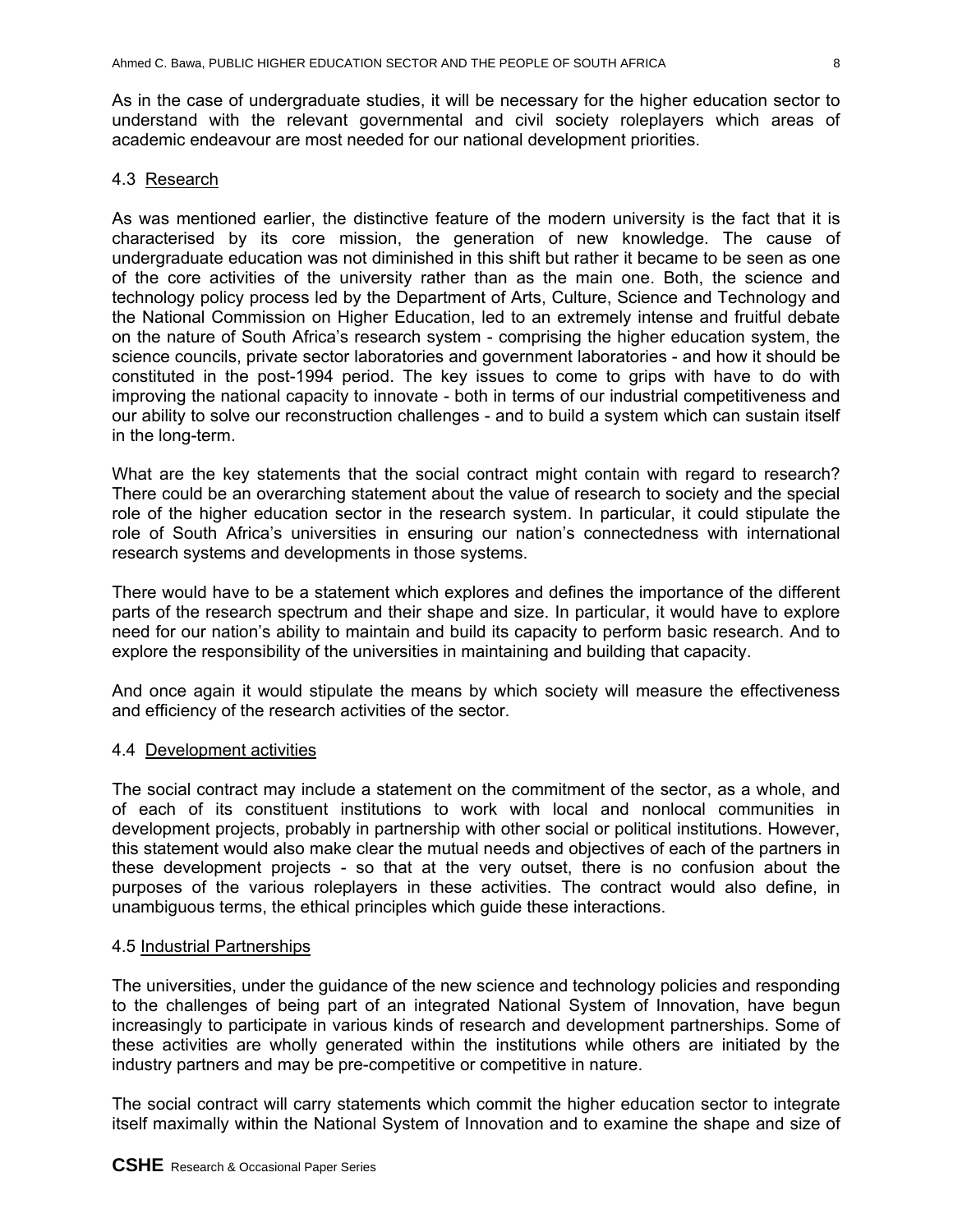this activity and how it may be distributed through the sector. However, the contract should also help to regularise this kind of activity - for two primary reasons. The first is that this activity is highly subsidised by public funds and a national regulatory framework should make explicit the financial mechanisms to facilitate this relatively new phenomenon. At the present time such a framework does not exist and the costing of the projects is dealt with largely on a case-by-case basis. The second reason for some level of regulation is that the overall science system may well be severely damaged if this kind of activity becomes the norm rather than an important element of research activities of the higher education sector.

#### 4.6 Governance

The Education White Paper 3 (Department of Education, 1997), has defined in significant detail new governance structures for institutions in the higher education sector. These structures have been democratised. However, there may well be a need, in the contract, for the sector to indicate that institutions are fully committed to implement these policies so as to ensure that the broadest possible input into the teaching, research and development activities are encouraged.

#### 4.7 Effectiveness and Efficiency

The contract would have to indicate a commitment of the part of the sector to meet the challenges of higher education in South Africa in the most effective and efficient manner and this may mean a major restructuring of the sector, both internal to institutions and more widely as an educational sector.

#### **5. CONCLUSIONS**

There cannot have been a time when the role of the higher education sector in the overall development of nations was more important than it is now. Hence it is crucially important that there is a broad and common understanding of this role and of the prerequisite conditions for this to be achieved. In this article the social contract approach has been adopted, partly to provide a socio-political framework for such a discussion. And partly to ensure that the higher education system is provided with an opportunity to engage with its own internal challenges, none more important than a serious intellectualisation of the concept of the university in the knowledge era. It is also likely that, at a time when there are contending models of economic development, there will be contending views in society of the role of the university. Jean Jacques Rousseau wrote when he published The Social Contract in 1762 that 'laws are always useful to those with possessions and harmful to those who have nothing' and this is certainly pertinent for the South African condition.

This proposal is likely to be contentious since there will be a view that the policy processes that have been instituted and managed by various government departments indicate the way in which this activity will be measured and its quality developed and assured.

As in the case of undergraduate studies, it will be necessary for the higher education sector to understand with the relevant governmental and civil society roleplayers which areas of academic endeavour are most needed for our national development priorities.